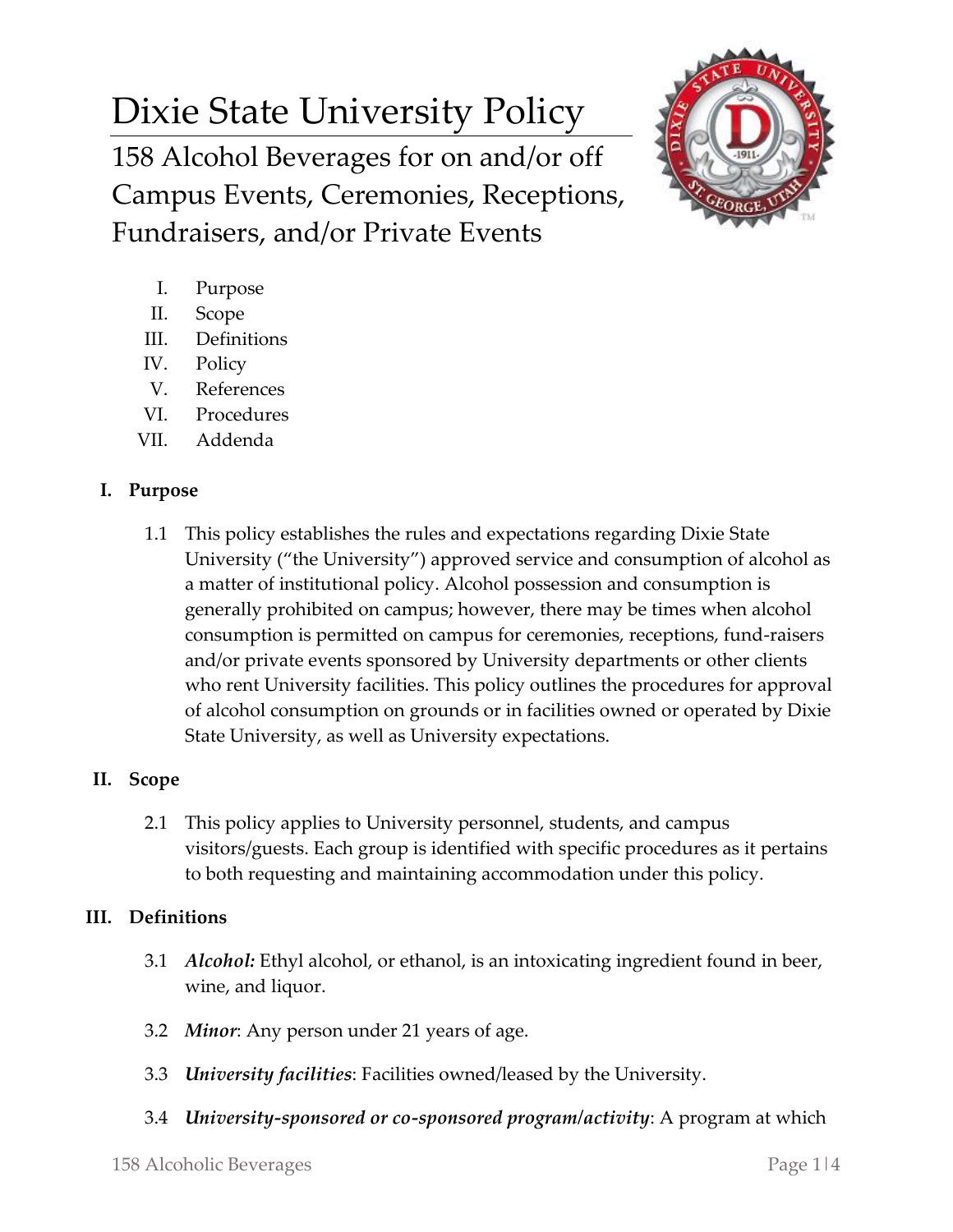University-affiliated employees are present and participate, that is sponsored by the University exclusively or in partnership with an outside organization, and is in accordance with the University Mission. This includes hosted and/or occurring activities on the University's Campus.

3.5 *Student Event/Student Sponsored Event:* A program at which University students are the primary attendees of the event, or an event that is sponsored by the University's Student Association exclusively or in partnership with an outside organization. This includes hosted and/or occurring events on or off the University's Campus.

### **IV. Policy**

- 4.1 Approved Alcohol Consumption
	- 4.1.1 Events at which alcohol is served may be allowed on campus in accordance with established Utah law and University policies and guidelines. All members of the campus community have a stake in ensuring that when alcohol is served it is done in a responsible manner. The use of alcohol in any campus facility is a risk management concern because of state statute and personal safety; therefore, alcohol service will only be permitted in an environment where alcohol consumption is in moderation and where a majority of the attendees are of legal drinking age.
	- 4.1.2 Alcohol consumption will not be approved for an event where it appears that the primary focus of that event is alcohol.
	- 4.1.3 Permission to serve alcohol will be denied for student events, or student-sponsored events.
- 4.2 Alcohol Service
	- 4.2.1 When alcoholic beverages are served at events hosted on or off the University's campuses, all applicable state laws will apply as well as the following:
		- 4.2.1.1 Service will be restricted to bar service. Alcohol will not be made available in "self-serve" locations.
		- 4.2.1.2 All requests to serve alcohol must be made through the University's contracted food service provider, Dining Services. Requests must allow Dining Services at least 30 days to obtain a state alcohol permit. Dining Services retains exclusive right and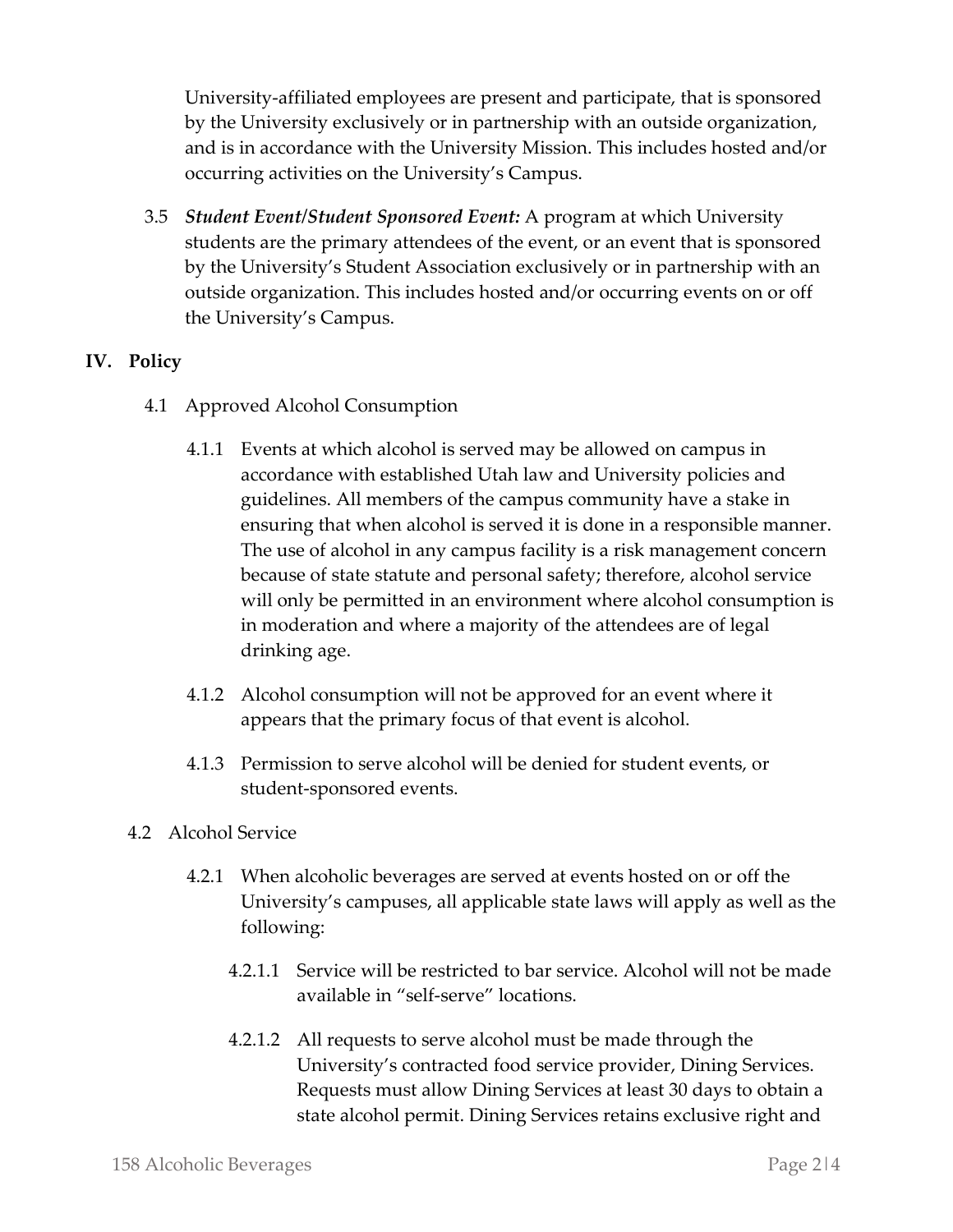responsibility to serve the alcohol. If Dining Services determines it is unable to serve the alcohol, Dining Services will coordinate with the client for an acceptable alternative.

- 4.2.1.3 All costs associated with this service will be assumed by the client.
- 4.2.2 When the event is sponsored by a representative/client not affiliated with the University, the client must agree to do the following:
	- 4.2.2.1 Secure a state alcohol permit, if applicable.
	- 4.2.2.2 Provide a copy of the executed permit no later than 30 days prior to the scheduled event.
	- 4.2.2.3 Assume all costs associated with securing the permit, to include the application fee and the state-mandated surety bond.
	- 4.2.2.4 Purchase the alcohol to be consumed from a licensed Utah retailer. The University's contracted food service provider does not provide alcohol.
	- 4.2.2.5 Assume responsibility for all direct and indirect costs associated with the service, to include security staffing if required by University Police.
	- 4.2.2.6 Client is responsible for providing a certificate of liability insurance naming the University as an additional insured.
- 4.2.3 When the event is University sponsored, the University's Office of General Counsel shall assist the sponsoring entity with securing state permits, if applicable. In addition, the sponsoring entity must agree to do the following:
	- 4.2.3.1 Assume responsibility for all direct and indirect costs associated with the service, to include security staffing if required by University Police.
	- 4.2.3.2 Purchase the alcohol to be consumed from a licensed Utah retailer. The University's contracted food service provider does not provide the alcohol.
	- 4.2.3.3 State appropriated funds cannot be used to purchase alcohol or to reimburse incurred expenses associated with alcohol.